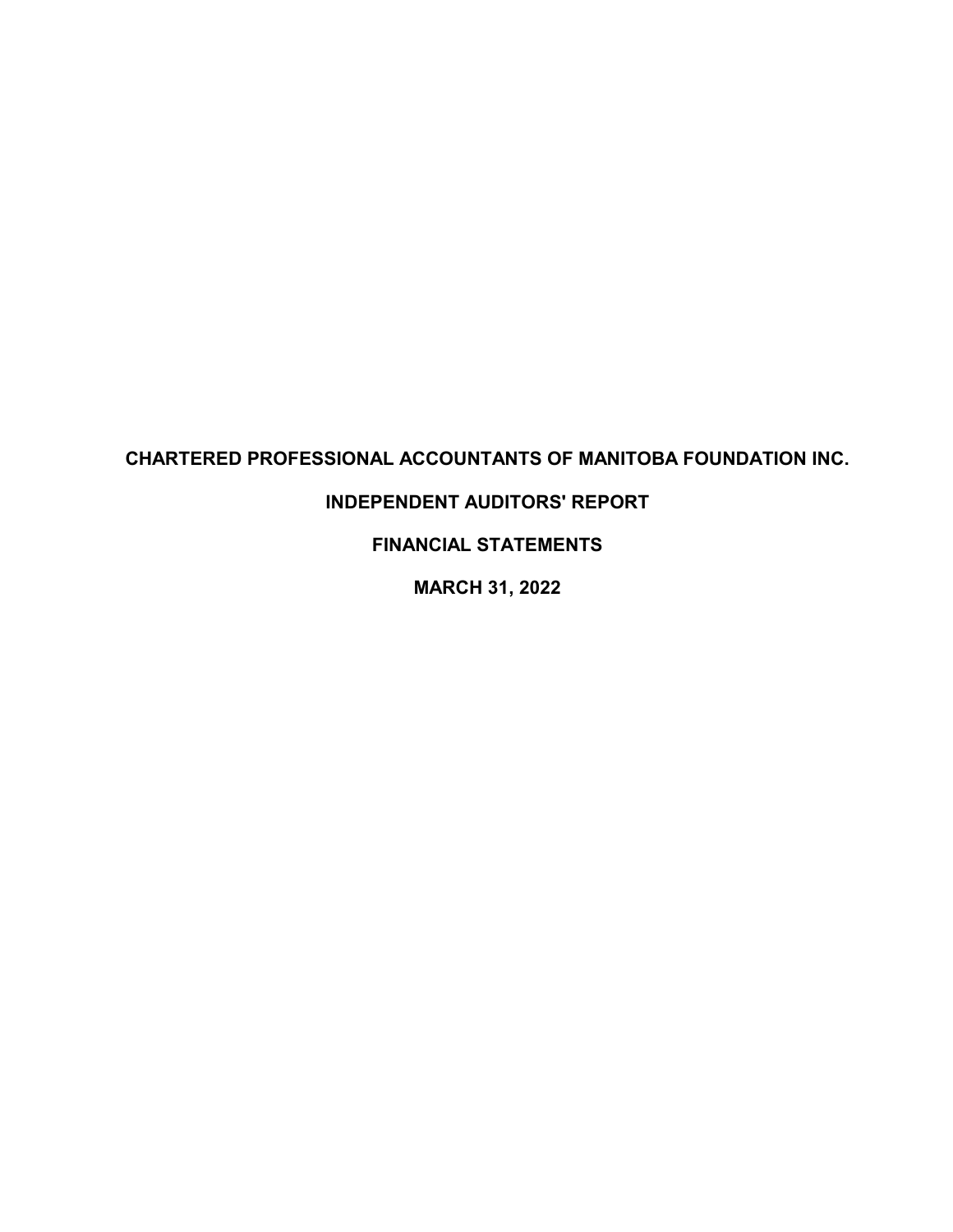# **CHARTERED PROFESSIONAL ACCOUNTANTS OF MANITOBA FOUNDATION INC.**

# **MARCH 31, 2022**

# **INDEX**

|                                        | Page     |
|----------------------------------------|----------|
| <b>INDEPENDENT AUDITORS' REPORT</b>    | $1 - 3$  |
| <b>FINANCIAL STATEMENTS</b>            |          |
| <b>Statement of Financial Position</b> | 4        |
| <b>Statement of Operations</b>         | 5        |
| Statement of Changes in Net Assets     | 6        |
| <b>Statement of Cash Flows</b>         | 7        |
| Notes to Financial Statements          | $8 - 12$ |
| Schedule of Endowment Funds            | 13       |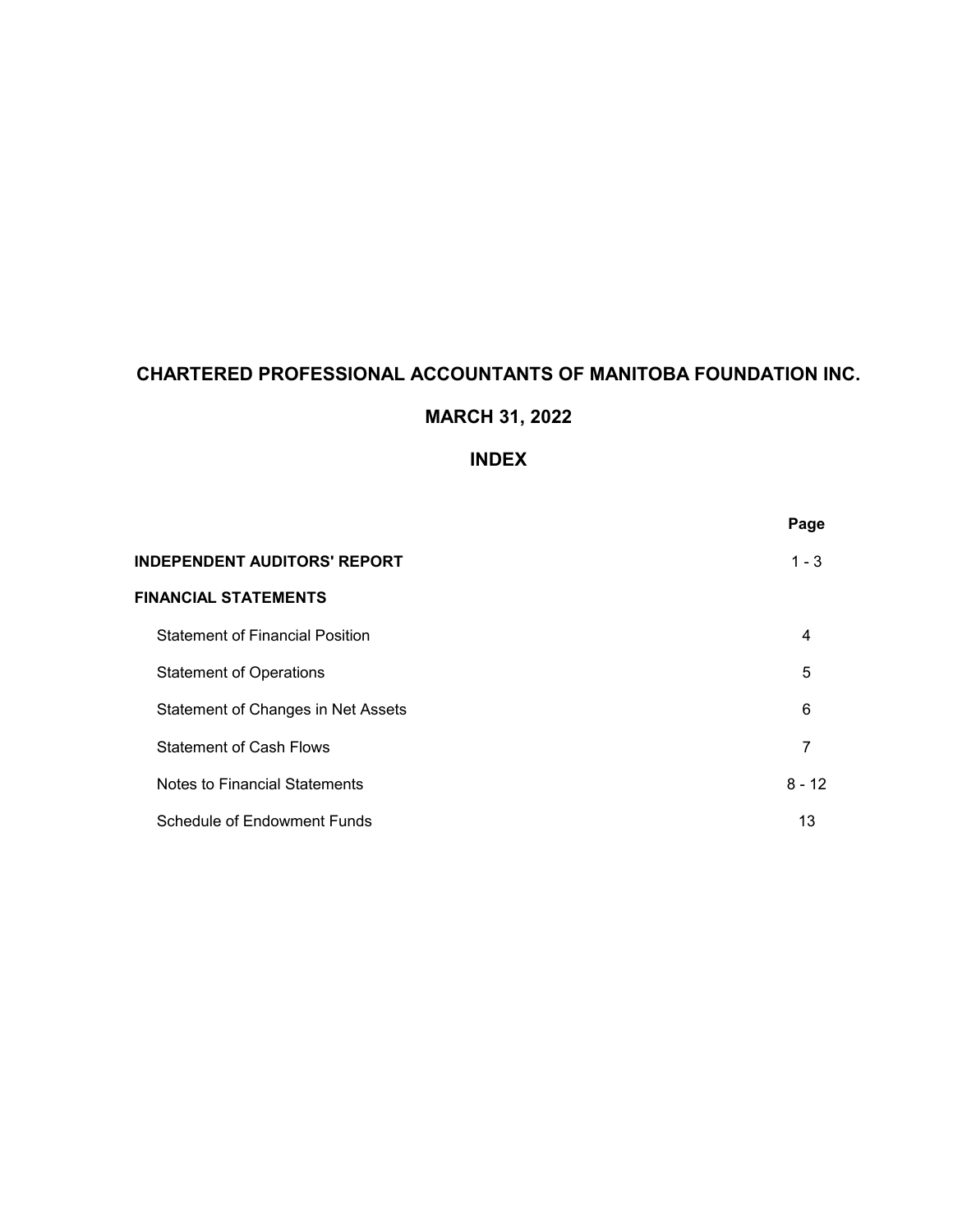

Business Advisors . Tax . Audit

100-865 Henderson Hwy Winnipeg, Manitoba R2K 2L6 fortgroupcpa.ca

#### **INDEPENDENT AUDITORS' REPORT**

To the Board of Directors of Chartered Professional Accountants of Manitoba Foundation Inc.:

#### **Opinion**

We have audited the accompanying financial statements of Chartered Professional Accountants of Manitoba Foundation Inc. (the "Foundation"), which comprise the statement of financial position as at March 31, 2022, and the statements of operations, changes in net assets and cash flows for the year then ended, and the notes to financial statements, including a summary of significant accounting policies.

In our opinion, the accompanying financial statements present fairly, in all material respects, the financial position of Chartered Professional Accountants of Manitoba Foundation Inc. as at March 31, 2022, and the results of its operations and its cash flows for the year then ended, in accordance with Canadian accounting standards for not-for-profit organizations.

#### **Basis for Opinion**

We conducted our audit in accordance with Canadian generally accepted auditing standards. Our responsibilities under those standards are further described in the *Auditors' Responsibilities for the Audit of the Financial Statements* section of our report. We are independent of the Foundation in accordance with the ethical requirements that are relevant to our audit of the financial statements in Canada, and we have fulfilled our other ethical responsibilities in accordance with these requirements. We believe that the audit evidence we have obtained is sufficient and appropriate to provide a basis for our opinion.

#### **Other Matter**

The prior year financial statements were audited by another Chartered Professional Accountant firm who provided a report with an unmodified opinion dated June 2, 2021.

#### **Other Information**

Management is responsible for the other information. The other information comprises the Foundation's annual report.

Our opinion on financial statements does not cover the other information and we do not express any form of assurance conclusion thereon.

In connection with our audit of the financial statements, our responsibility is to read the other information and in doing so, consider whether the other information is materially inconsistent with the financial statements, or our knowledge obtained in the audit or otherwise appears to be materially misstated.

The annual report is expected to be made available to us after the date of the auditors' report. If, based on the work we will perform on this other information, we conclude that there is a material misstatement of this other information, we are required to report that fact to those charged with governance.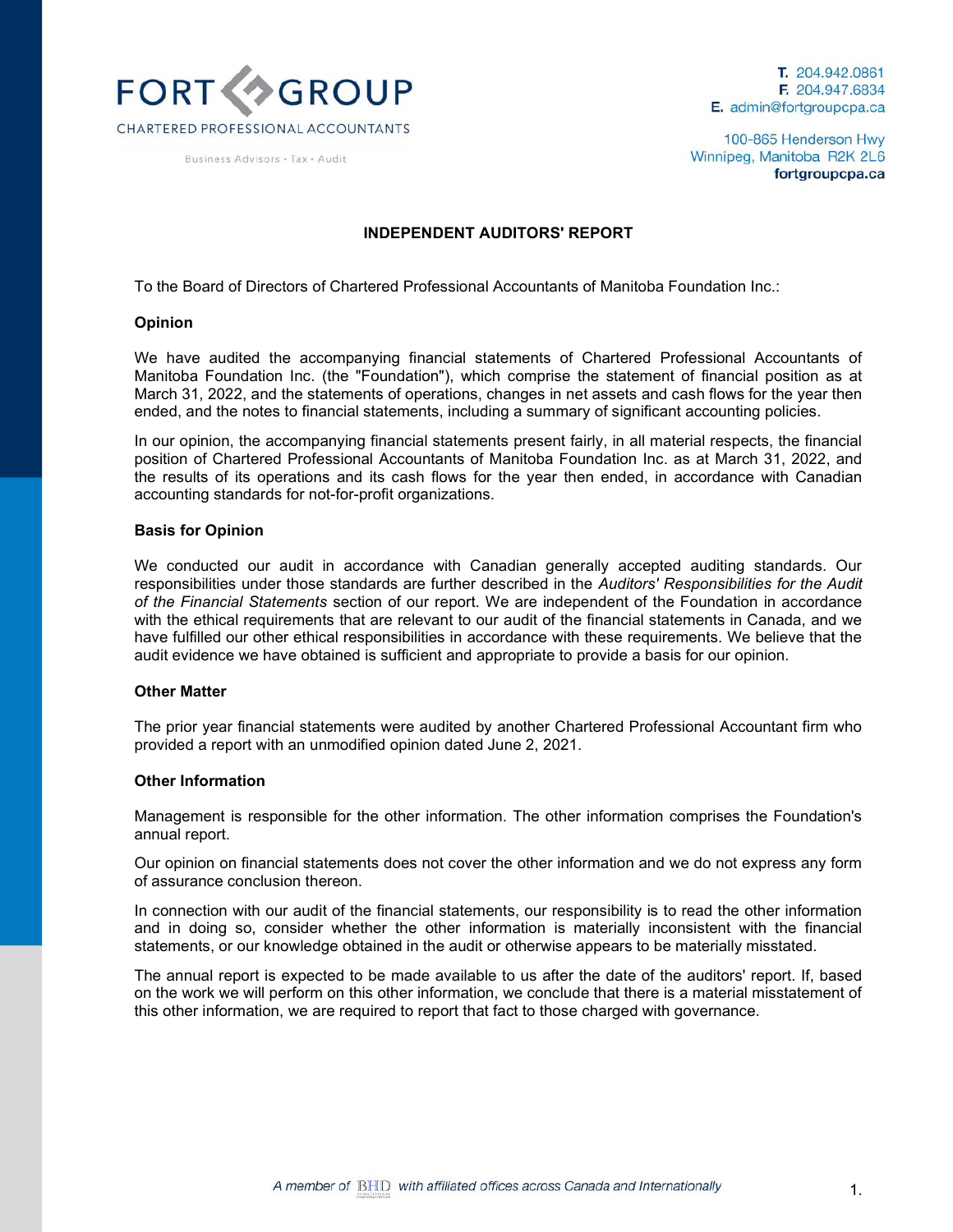#### **Responsibilities of Management and Those Charged with Governance for the Financial Statements**

Management is responsible for the preparation and fair presentation of the financial statements in accordance with Canadian accounting standards for not-for-profit organizations and for such internal control as management determines is necessary to enable the preparation of financial statements that are free from material misstatement, whether due to fraud or error.

In preparing the financial statements, management is responsible for assessing the Foundation's ability to continue as a going concern, disclosing, as applicable, matters related to going concern and using the going concern basis of accounting unless management either intends to liquidate the Foundation or to cease operations, or has no realistic alternative but to do so.

Those charged with governance are responsible for overseeing the Foundation's financial reporting process.

#### **Auditors' Responsibilities for the Audit of the Financial Statements**

Our objectives are to obtain reasonable assurance about whether the financial statements as a whole are free from material misstatement, whether due to fraud or error, and to issue an auditors' report that includes our opinion. Reasonable assurance is a high level of assurance but is not a guarantee that an audit conducted in accordance with Canadian generally accepted auditing standards will always detect a material misstatement when it exists. Misstatements can arise from fraud or error and are considered material if, individually or in the aggregate, they could reasonably be expected to influence the economic decisions of users taken on the basis of these financial statements.

As part of an audit in accordance with Canadian generally accepted auditing standards, we exercise professional judgment and maintain professional skepticism throughout the audit. We also:

- Identify and assess the risks of material misstatement of the financial statements, whether due to fraud or error, design and perform audit procedures responsive to those risks, and obtain audit evidence that is sufficient and appropriate to provide a basis for our opinion. The risk of not detecting a material misstatement resulting from fraud is higher than for one resulting from error, as fraud may involve collusion, forgery, intentional omissions, misrepresentations, or the override of internal control.
- Obtain an understanding of internal control relevant to the audit in order to design audit procedures that are appropriate in the circumstances, but not for the purpose of expressing an opinion on the effectiveness of the Foundation's internal control.
- Evaluate the appropriateness of accounting policies used and the reasonableness of accounting estimates and related disclosures made by management.
- Conclude on the appropriateness of management's use of the going concern basis of accounting and, based on the audit evidence obtained, whether a material uncertainty exists related to events or conditions that may cast significant doubt on the Foundation's ability to continue as a going concern. If we conclude that a material uncertainty exists, we are required to draw attention in our auditor's report to the related disclosures in the financial statements or, if such disclosures are inadequate, to modify our opinion. Our conclusions are based on the audit evidence obtained up to the date of our auditor's report. However, future events or conditions may cause the Foundation to cease to continue as a going concern.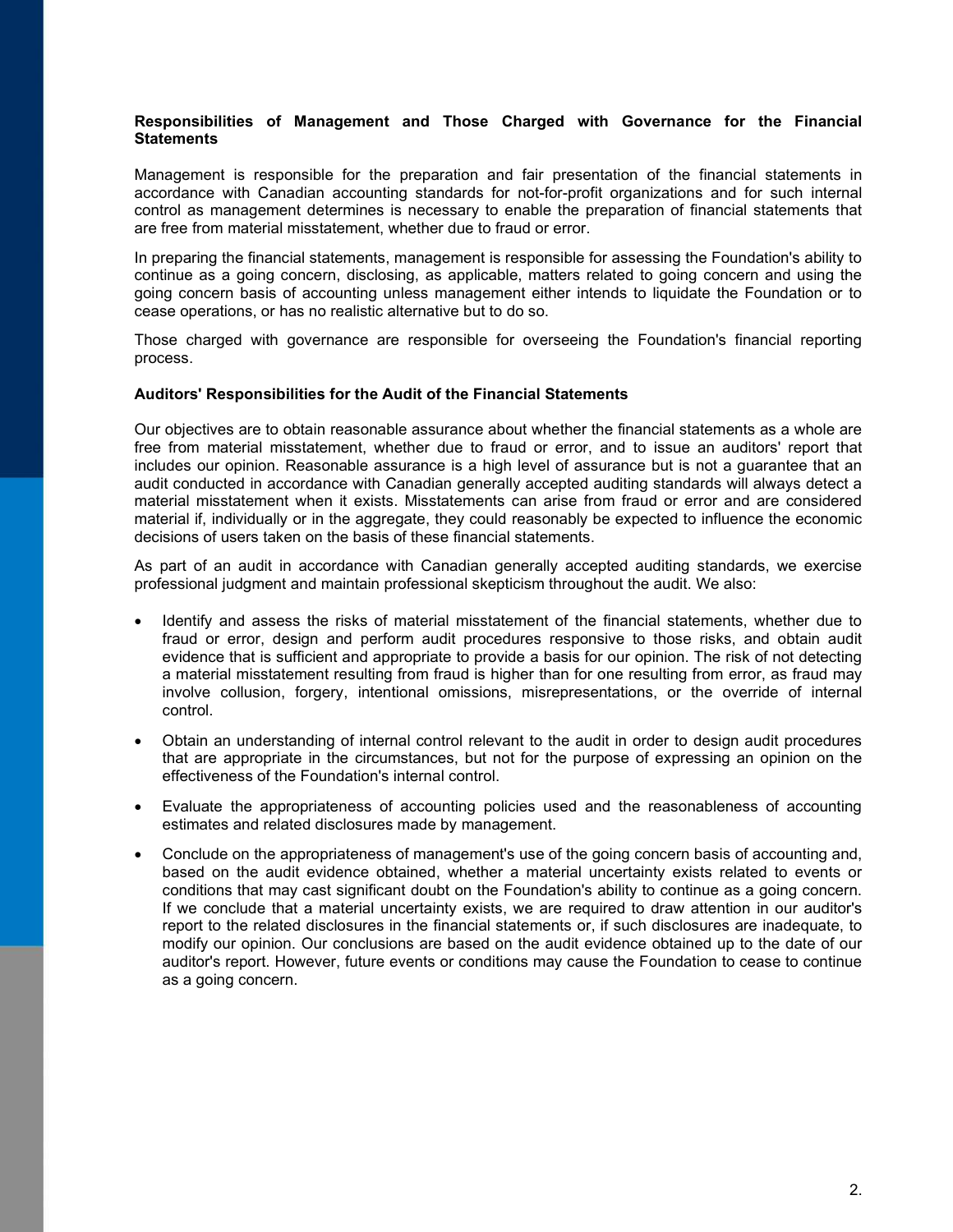#### **Auditors' Responsibilities for the Audit of the Financial Statements (Continued)**

 Evaluate the overall presentation, structure, and content of the financial statements including the disclosures, and whether the financial statements representing the underlying transactions and events in a manner that achieved fair presentation.

We communicate with those charged with governance regarding, among other matters, the planned scope and timing of the audit and significant audit findings, including any significant deficiencies in internal control that we identify during our audit.

Fort Group

Winnipeg, Manitoba **CHARTERED PROFESSIONAL**<br>
June 3, 2022 **ACCOUNTANTS INC.**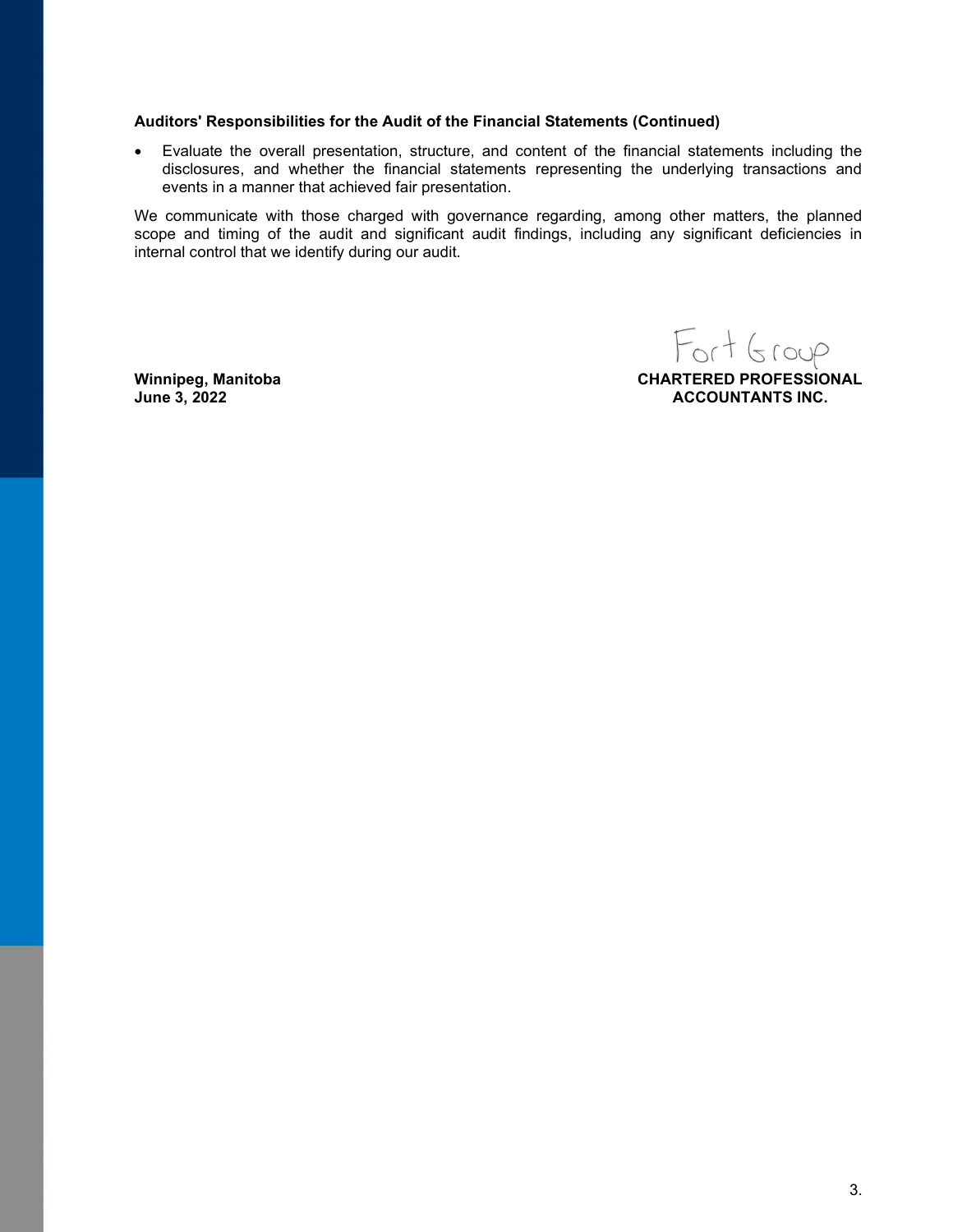# **CHARTERED PROFESSIONAL ACCOUNTANTS OF MANITOBA FOUNDATION INC. STATEMENT OF FINANCIAL POSITION MARCH 31, 2022**

|                                                                    |    | 2022                | 2021              |
|--------------------------------------------------------------------|----|---------------------|-------------------|
| <b>ASSETS</b>                                                      |    |                     |                   |
| <b>CURRENT ASSETS</b><br>Cash                                      | \$ | 567,651             | 717,702           |
| <b>GST</b> receivable                                              |    | 1,176               | 643               |
| Due from related party (Note 8)<br>Short-term investments (Note 3) |    | 33,436<br>52,509    | 21,470            |
|                                                                    |    | 654,772             | 739,815           |
| <b>LONG-TERM INVESTMENTS (Note 4)</b>                              |    | 4,036,479           | 3,817,437         |
| <b>CAPITAL ASSETS (Note 5)</b>                                     |    | 35,912              | 41,437            |
|                                                                    | S. | 4,727,163           | 4,598,689         |
| <b>LIABILITIES AND NET ASSETS</b>                                  |    |                     |                   |
| <b>CURRENT LIABILITIES</b>                                         |    |                     |                   |
| Accounts payable and accruals<br>Deferred revenue (Note 6)         | \$ | 22,888<br>509,000   | 5,933<br>600,000  |
| <b>COMMITMENTS (Note 7)</b>                                        |    | 531,888             | 605,933           |
| <b>NET ASSETS</b>                                                  |    |                     |                   |
| General fund<br>Invested in capital assets (Note 5)                |    | 1,097,275<br>35,912 | 999,200<br>41,437 |
| Endowment funds (Schedule)                                         |    | 3,062,088           | 2,952,119         |
|                                                                    |    | 4,195,275           | 3,992,756         |
|                                                                    |    | 4,727,163           | 4,598,689         |

### **APPROVED BY THE BOARD:**

\_\_\_\_\_\_\_\_\_\_\_\_\_\_\_\_\_\_\_\_\_\_\_\_\_\_\_\_ **Chair**

\_\_\_\_\_\_\_\_\_\_\_\_\_\_\_\_\_\_\_\_\_\_\_\_\_\_\_\_ **Treasurer**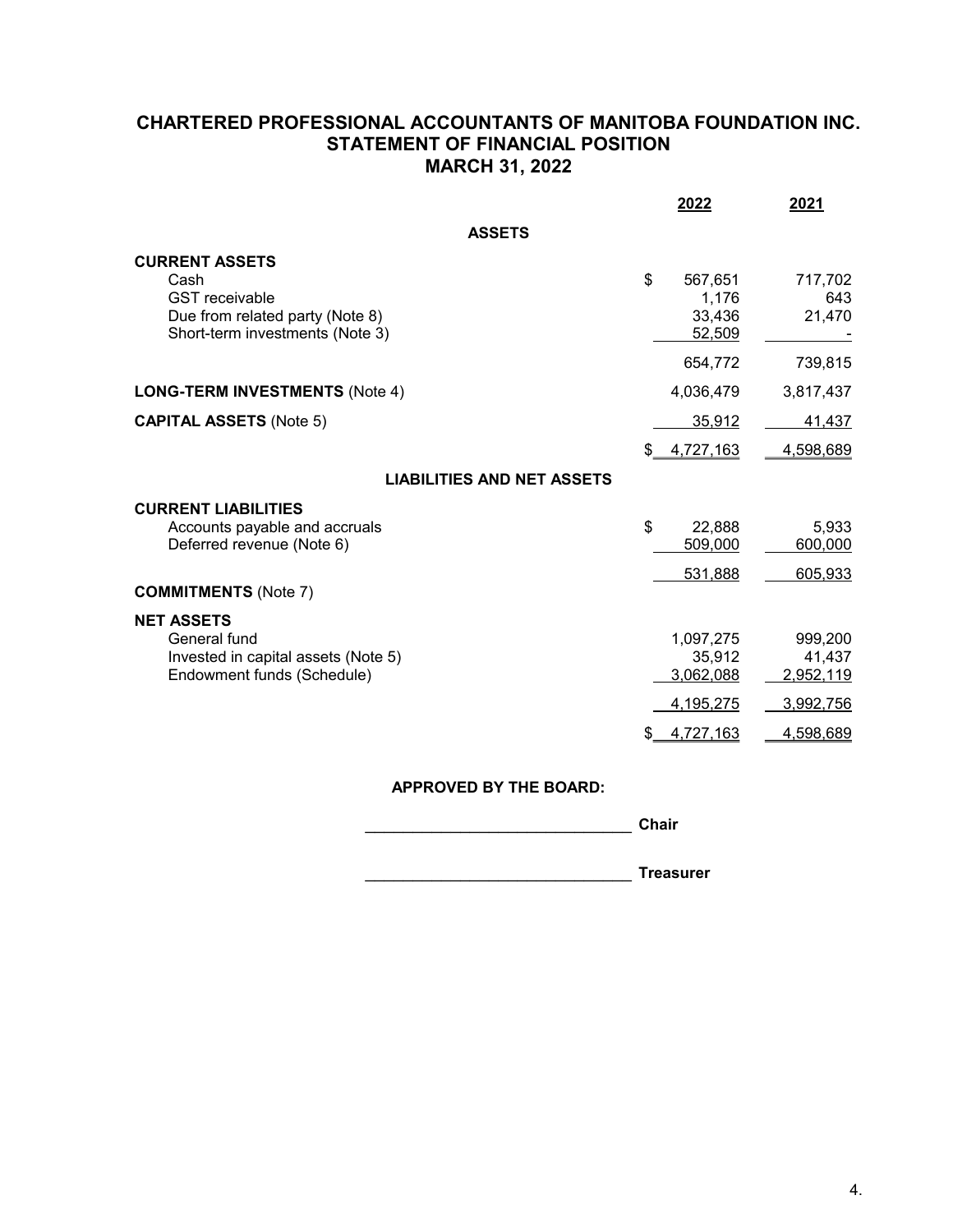# **CHARTERED PROFESSIONAL ACCOUNTANTS OF MANITOBA FOUNDATION INC. STATEMENT OF OPERATIONS YEAR ENDED MARCH 31, 2022**

|                                        | General<br>fund | <b>Endowment</b><br>funds | Total<br>2022 | <b>Total</b><br>2021 |
|----------------------------------------|-----------------|---------------------------|---------------|----------------------|
| <b>REVENUE</b>                         |                 |                           |               |                      |
| Contributions (Note 8)                 | \$<br>192,678   | 53,321                    | 245,999       | 227,406              |
| Operating grant (Note 6)               | 91,000          |                           | 91,000        | 100,000              |
| Fundraising                            | 12,080          |                           | 12,080        | 3,250                |
| Investment income (Note 4)             | 65,653          | 179,223                   | 244,876       | 611,324              |
|                                        | 361,411         | 232,544                   | 593,955       | 941,980              |
| <b>EXPENSES</b>                        |                 |                           |               |                      |
| Administration (Note 8)                | 76,813          | 29,521                    | 106,334       | 109,299              |
| Amortization                           |                 | 5,525                     | 5,525         | 5,525                |
| Awards, bursaries and scholarships     |                 | 1,500<br>61,570           | 63,070        | 110,878              |
| Direct program costs (Note 8)          | 38,558          |                           | 38,558        | 34,350               |
| Fundraising and promotion              | 24,025          |                           | 24,025        | 18,244               |
| Investment fees                        |                 | 5,943<br>16,859           | 22,802        | 20,510               |
| Post secondary support (Note 7)        | 100,000         | 14,625                    | 114,625       | 127,700              |
| Support services                       | 16,497          |                           | 16,497        | 9,339                |
|                                        | 268,861         | 122,575                   | 391,436       | 435,845              |
| <b>EXCESS OF REVENUE OVER EXPENSES</b> | 92,550<br>\$    | 109,969                   | 202,519       | 506,135              |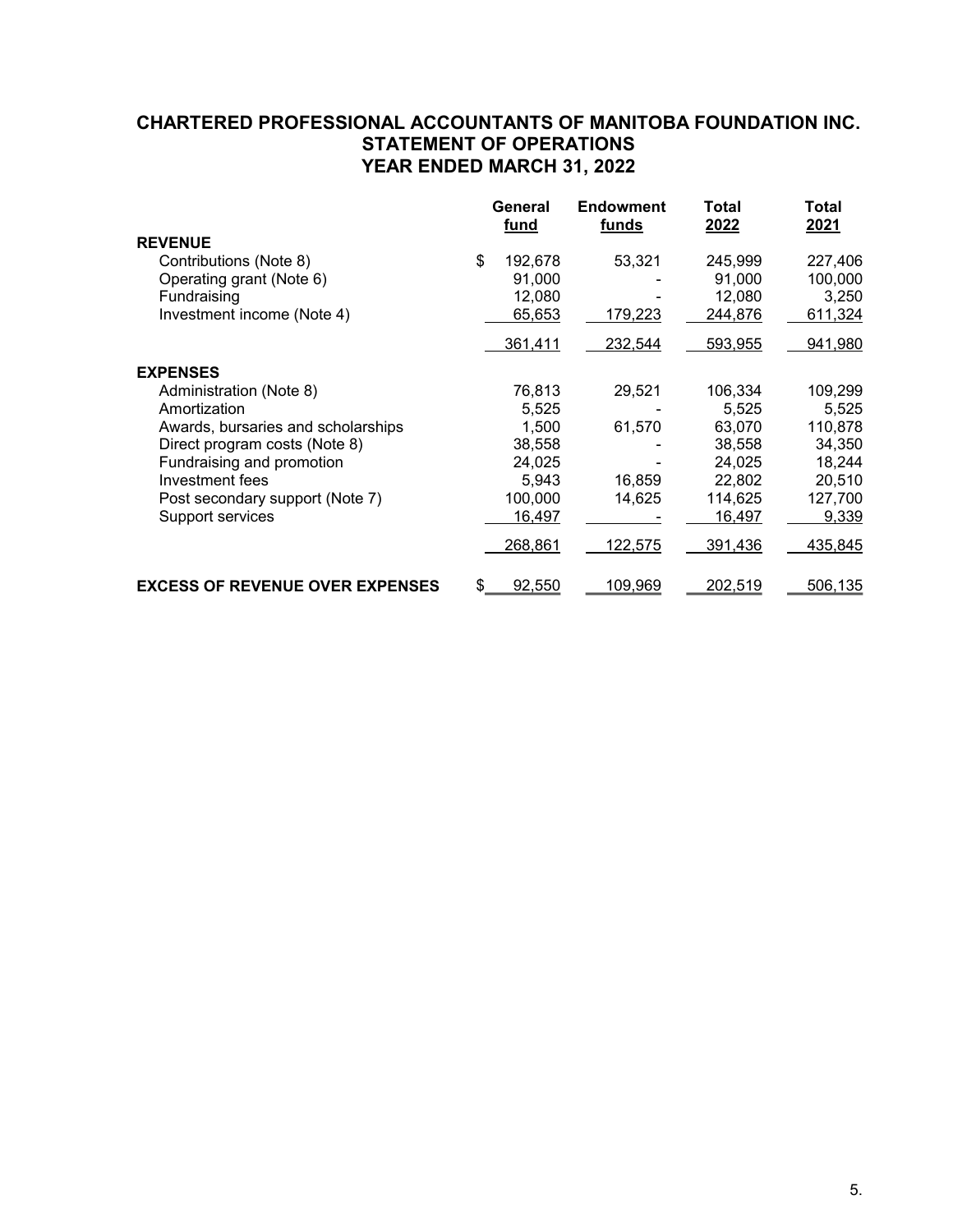# **CHARTERED PROFESSIONAL ACCOUNTANTS OF MANITOBA FOUNDATION INC. STATEMENT OF CHANGES IN NET ASSETS YEAR ENDED MARCH 31, 2022**

|                                                | General<br>fund |         | Invested in<br>capital<br>assets |          | <b>Endowment</b><br>funds |           | Total<br>2022 |         | Total<br>2021 |           |
|------------------------------------------------|-----------------|---------|----------------------------------|----------|---------------------------|-----------|---------------|---------|---------------|-----------|
| <b>NET ASSETS, BEGINNING OF</b><br><b>YEAR</b> | S.              | 999,200 |                                  | 41.437   |                           | 2.952.119 | 3.992.756     |         |               | 3.486.621 |
| Excess (deficiency) of revenue<br>over expense |                 | 98.075  |                                  | (5, 525) |                           | 109.969   |               | 202.519 |               | 506.135   |
| <b>NET ASSETS, END OF YEAR</b>                 | \$1,097,275     |         |                                  | 35,912   |                           | 3,062,088 | 4,195,275     |         |               | 3,992,756 |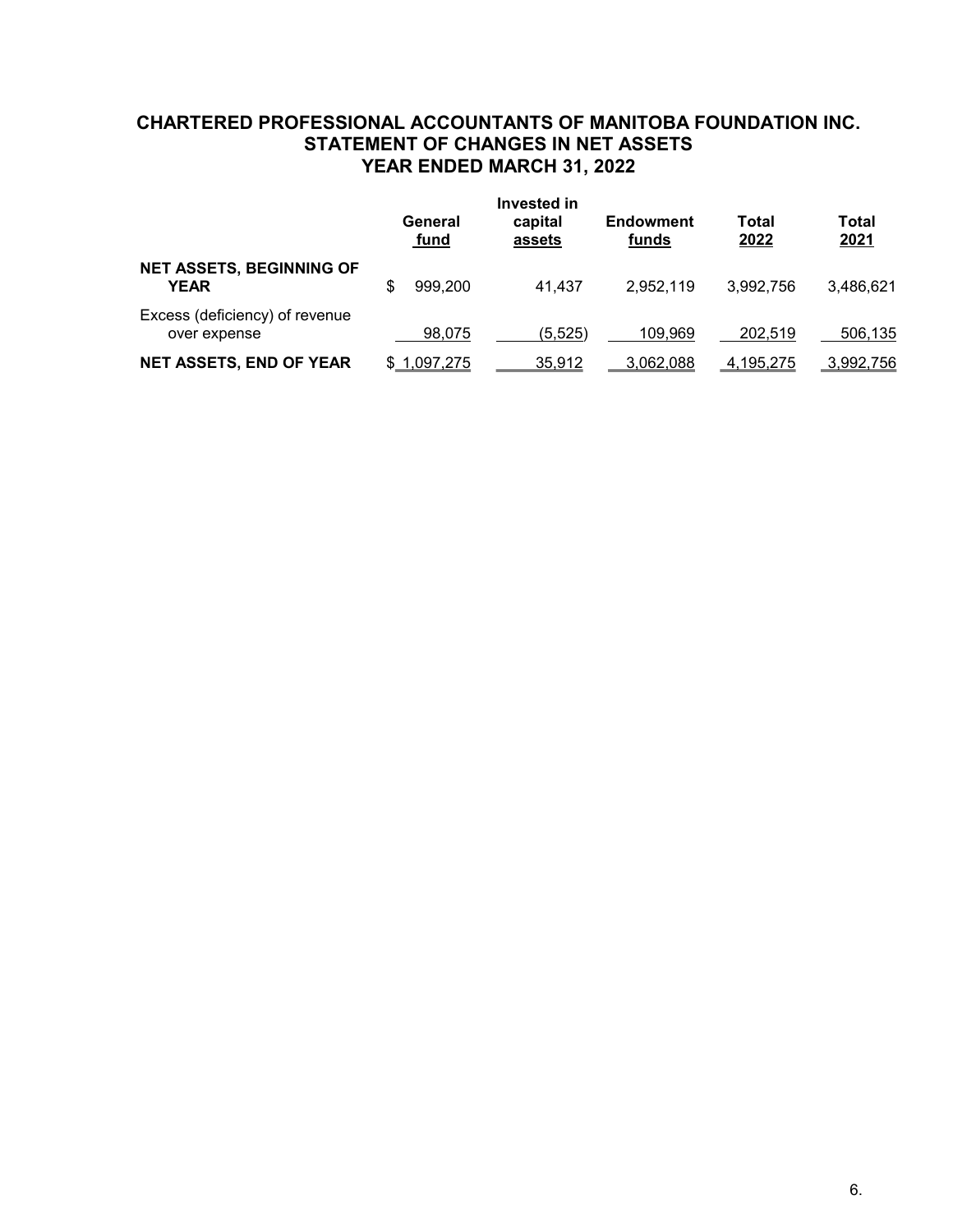# **CHARTERED PROFESSIONAL ACCOUNTANTS OF MANITOBA FOUNDATION INC. STATEMENT OF CASH FLOWS YEAR ENDED MARCH 31, 2022**

|                                                                                                             | 2022                                            | 2021                                            |
|-------------------------------------------------------------------------------------------------------------|-------------------------------------------------|-------------------------------------------------|
| <b>CASH PROVIDED BY (USED IN):</b>                                                                          |                                                 |                                                 |
| <b>OPERATING ACTIVITIES</b><br>Contributions<br>Fundraising<br>Investment and other<br><b>Disbursements</b> | \$<br>115,771<br>15,330<br>55,818<br>(530, 268) | 157,096<br>28,100<br>76,805<br><u>(348,952)</u> |
|                                                                                                             | <u>(343,349)</u>                                | (86, 951)                                       |
| <b>INVESTING ACTIVITIES</b><br>Purchase of investments<br>Proceeds on sales of investments                  | (74,069)<br>267,367<br>193,298                  | (170, 233)<br>117,329<br>(52, 904)              |
| <b>DECREASE IN CASH</b>                                                                                     | (150, 051)                                      | (139, 855)                                      |
| <b>CASH, BEGINNING OF YEAR</b>                                                                              | 717,702                                         | 857,557                                         |
| <b>CASH, END OF YEAR</b>                                                                                    | 567,651                                         | 717,702                                         |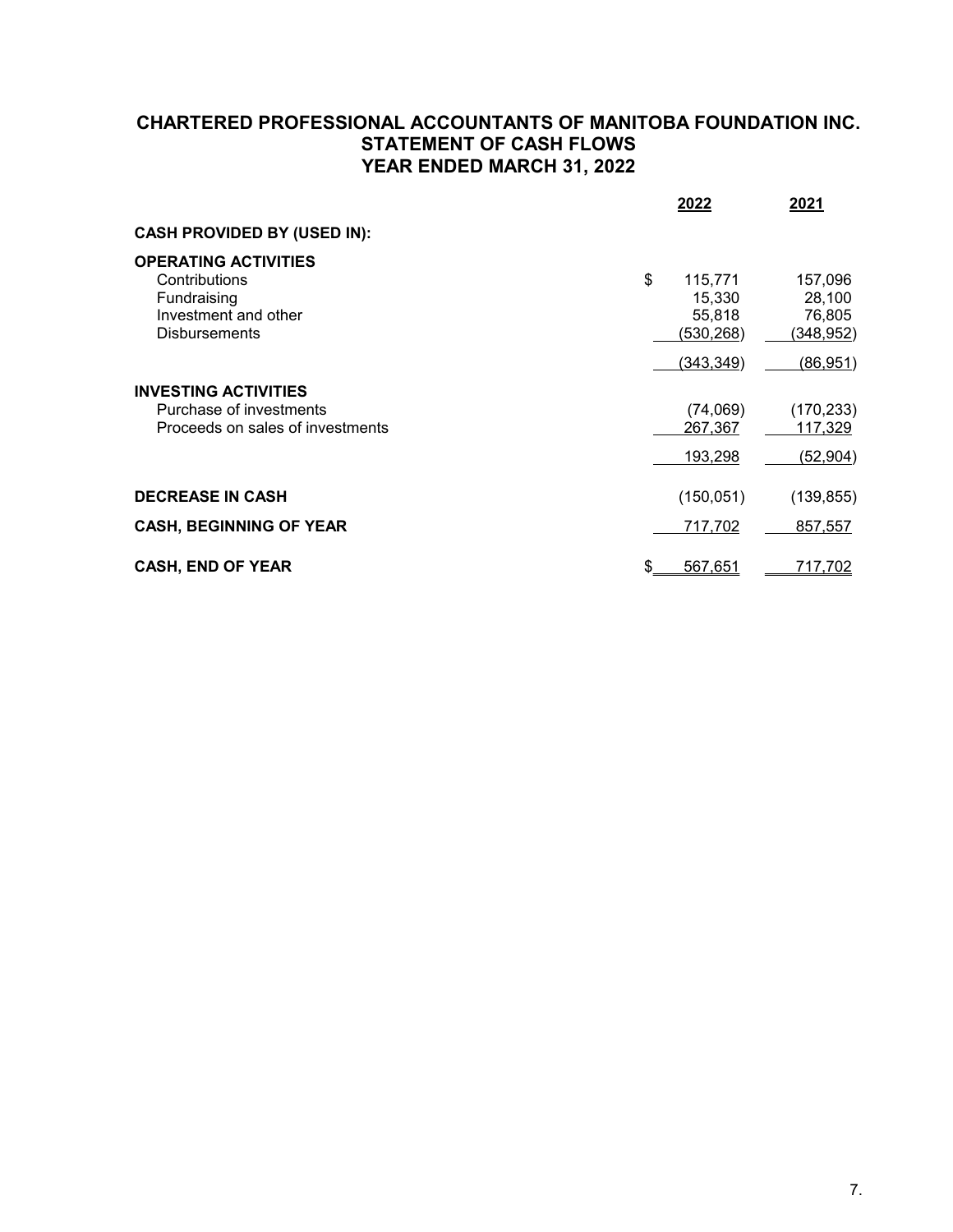#### **1. ACCOUNTING ENTITY**

The Chartered Professional Accountants Foundation of Manitoba Inc. (the "Foundation") was established on July 15, 2015 with the purpose of supporting and funding the pursuit of quality business and accounting education.

The Foundation is incorporated under The Corporations Act of Manitoba and is a registered charity under the Income Tax Act.

#### **2. SIGNIFICANT ACCOUNTING POLICIES**

The financial statements have been prepared in accordance with Canadian accounting standards for not-for-profit organizations.

An underlying assumption of the preparation of financial statements in accordance with Canadian accounting standards for not-for-profit organizations is that the entity will continue for the foreseeable future and will be able to realize its assets and discharge liabilities in the normal course of operations.

The financial statements include the following significant accounting policies:

#### **(a) Fund Accounting**

#### **General fund**

The General fund reports the assets, liabilities, revenue and expenses related to the Foundation's administrative and operating activities.

#### **Endowment funds**

Endowment funds are externally restricted funds which are established by gifts and donations from donors to the Foundation in perpetuity. The investment income earned by these funds may be restricted by the donor for a specific use.

#### **(b) Capital assets**

Amortization is provided on a straight-line basis over the estimated useful lives of the capital assets as follows:

Donor engagement display 10 years

#### **(c) Revenue Recognition**

The Foundation follows the restricted fund method of accounting for contributions. Endowment contributions are recognized as revenue of the applicable endowment fund in the year the contribution is received or receivable if the amount to be received can be reasonably estimated and collection is reasonably assured.

General contributions, donations and fundraising for which there are no external restrictions are recognized as general revenue in the year received or receivable if the amount to be received can be reasonably estimated and collection is reasonably assured. General contributions, donations and fundraising for which external restrictions are imposed are recognized in the General fund when the related expenses are incurred.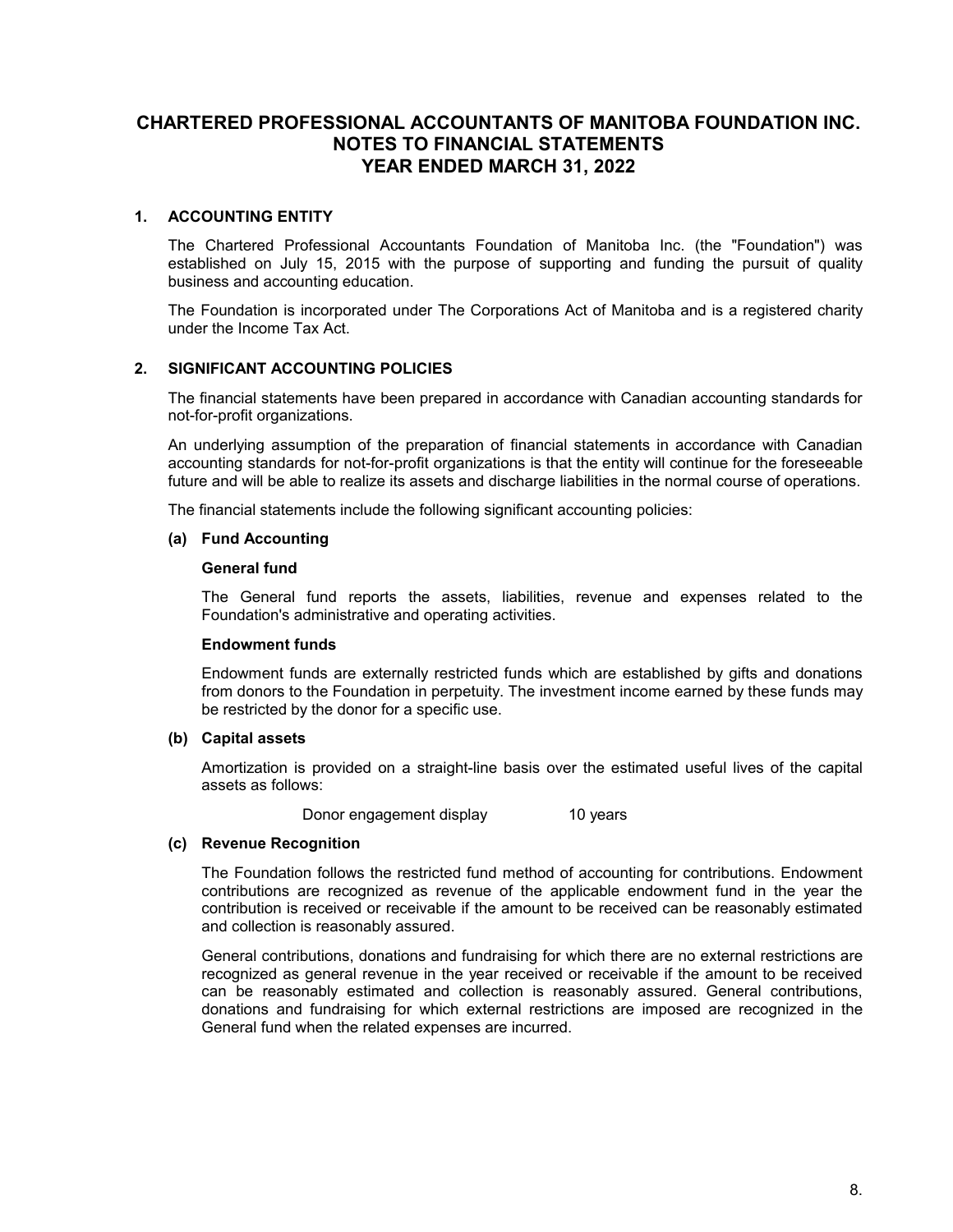#### **2. SIGNIFICANT ACCOUNTING POLICIES (Continued)**

#### **(d) Revenue Recognition (Continued)**

Investment income on pooled funds is recorded on a proportionate share of revenues, gains, losses and expenses within the pooled funds, as well as on disposition of units owned. Investment income includes interest, dividend income and realized/unrealized gains and losses. Investment income earned on endowment funds is recognized as revenue of those funds. Other investment income is recognized as revenue of the General fund.

#### **(e) Financial Instruments**

The Foundation's financial instruments consist of cash, accounts receivable, short-term investments, long-term investments, due from related party and accounts payable and accruals. The Foundation initially measures its financial assets and liabilities at fair value. The Foundation subsequently measures all financial assets and liabilities at amortized cost, except for long-term investments held in pooled funds which are measured at fair value.

### **(f) Accounting Estimates**

The preparation of the financial statements in conformity with Canadian accounting standards for not-for-profit organizations requires management to make estimates and assumptions that affect the reported amounts of assets and liabilities at the date of the financial statements and the reported amounts of revenue and expenses during the year. Estimates include amounts payable for services not billed yet at the time these financial statements were approved and the useful life of capital assets. Actual results may differ from estimates.

#### **(g) Contributed Services and Donated Materials**

The work of the Foundation is dependent on the voluntary service of many members and public representatives. The value of contributed services, other than those disclosed in note 8, is not recognized in these statements.

#### **(h) Allocation of Expenses**

The Foundation allocates administrative expenses to a number of programs to which the underlying expense relates. Administrative expenses have been allocated to direct program costs based on the number of hours incurred directly in the undertaking of the programs.

#### **3. SHORT-TERM INVESTMENTS**

Short-term investments consist of a GIC held with Scotiabank with a maturity date of March 3, 2023 and an interest rate of 0.295%.

|                | 2022         | 2021   |
|----------------|--------------|--------|
| Scotiabank GIC | \$<br>52,509 | $\sim$ |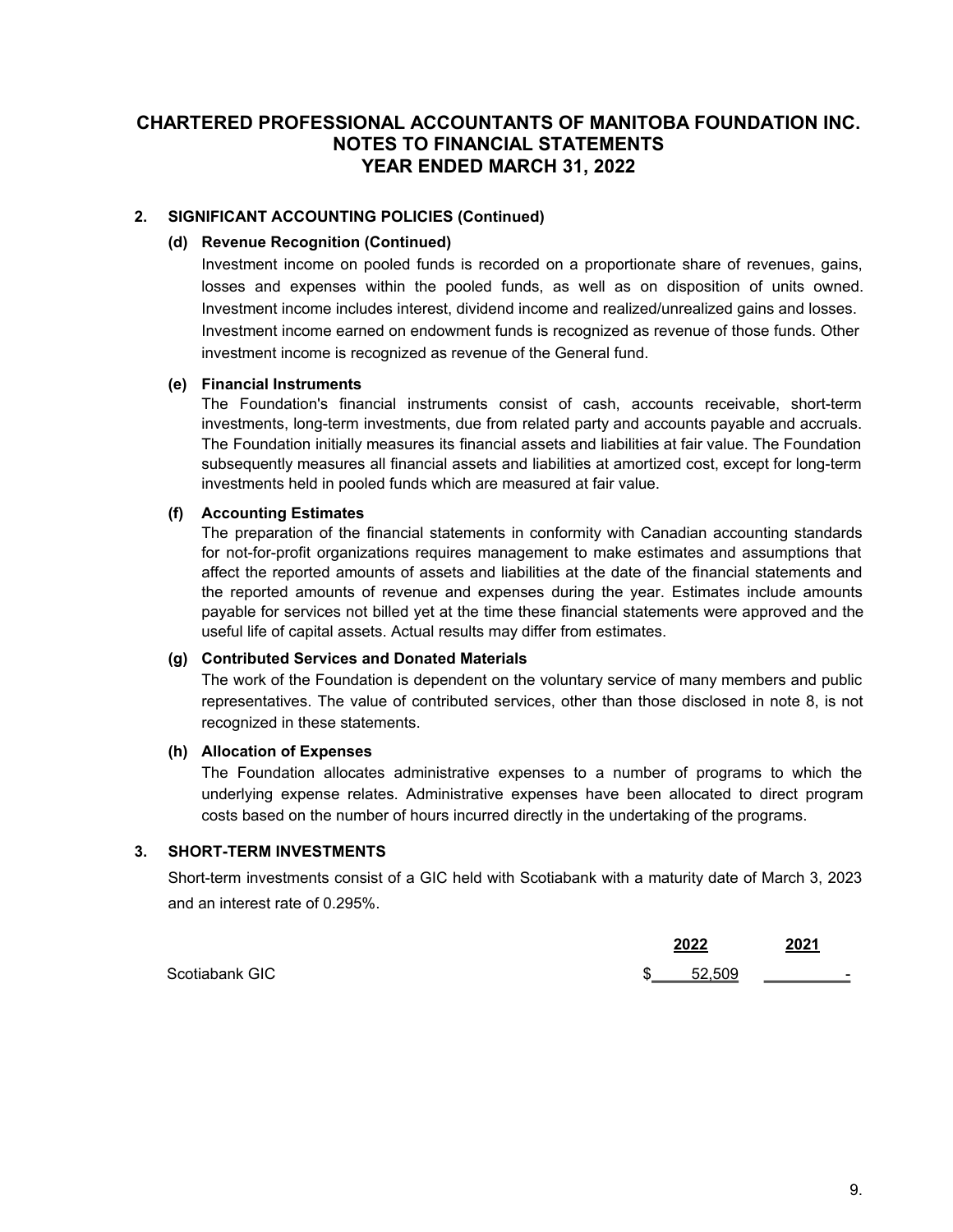#### **4. LONG-TERM INVESTMENTS**

The fair value of long-term investments is disclosed below:

|                             | 2022      | 2021      |
|-----------------------------|-----------|-----------|
| Canadian fixed income funds | 1.271.532 | 1.379.234 |
| Equity funds                | 2,230,801 | 1.999.033 |
| Canadian real estate funds  | 534.146   | 439.170   |
|                             | 4.036.479 | 3,817,437 |

Investments in pooled funds are made available through The Canada Life Assurance Company. The managers of the funds include Mackenzie Investments, GWL Realty Advisors, The Canada Life Assurance Company (Commercial Mortgage Investments team) and JP Morgan Asset Management.

The Foundation is exposed to various risks through its investments. The following analysis provides a measure of the Foundation's exposure to credit, market, currency and interest rate risks and concentrations.

The fixed income funds include bond funds - 84% (2021 - 84%) and mortgage funds - 16% (2021 - 16%). The bond funds are diversified by sector, industry, and credit quality. These investments have a market yield range of 3.0% to 5.0% (2021 - 1.8% to 2.6%) and an average term of 9.5 to 12.4 years (2021 - 9.0 to 9.3 years).

The mortgage funds are diversified by type and location. These investments have a market yield of 3.2% (2021 - 2.0%) and an average term of 3.7 years (2021 - 4.2 years).

The equity funds invest predominately in shares of publicly traded Canadian medium and large capitalized companies, publicly traded shares in the United States (U.S.) market, and a combination of common shares and other equity investments issued by non-North American companies which are traded primarily outside Canada and the U.S

The Foundation's equity funds include the following:

|                  |    | 2022      | 2021           |
|------------------|----|-----------|----------------|
| Canadian         | \$ | 901,950   | 751,884        |
| U.S.             |    | 671,827   | 619,762        |
| Various European |    | 468,590   | 411,189        |
| Japanese         |    | 88,698    | 100,319        |
| Other            |    | 99,736    | 115,879        |
|                  | S  | 2,230,801 | <u>999,033</u> |

The real estate funds consist of income producing real estate properties diversified by both location and type. Approximately 68% (2021 - 65%) of the portfolio is located in Ontario, with the remainder spread across Canada. A total of 31% (2021 - 37%) is invested in office real estate.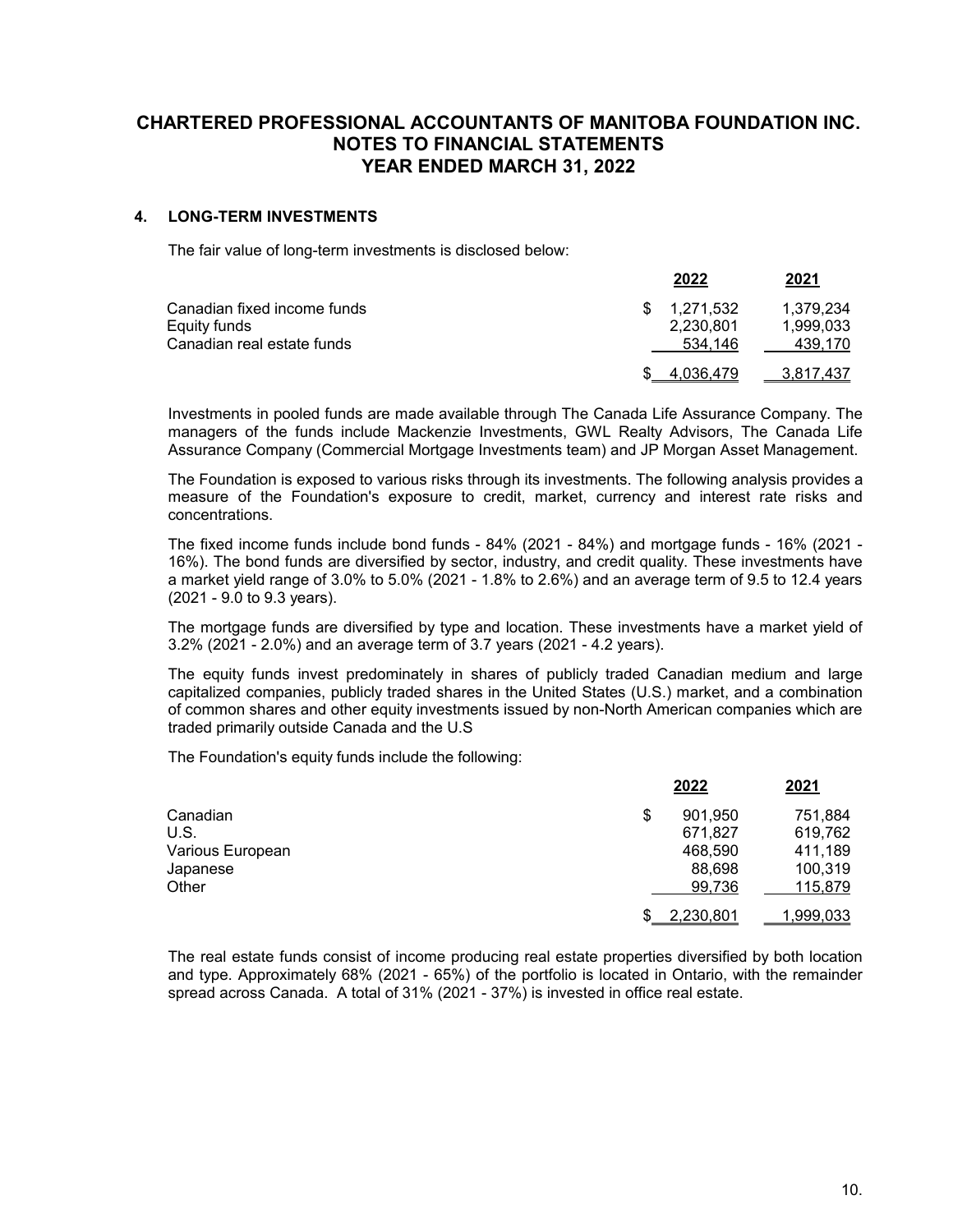#### **4. LONG-TERM INVESTMENTS (Continued)**

Investment income is composed of the following:

|                                            | 2022        | 2021    |
|--------------------------------------------|-------------|---------|
| Interest from cash                         | \$<br>2.476 | 2.909   |
| Interest from investments                  | 59,904      | 59,093  |
| Dividends from investments                 | 14,166      | 14,823  |
| Net realized gains on sales of investments | 189.058     | 37,532  |
| Net unrealized gains on investments        | (20, 728)   | 496,967 |
|                                            | 244.876     | 611.324 |

The Foundation manages its exposure to the risks associated with financial instruments that have potential to affect its operating and financial performance in accordance with its investment policy. The objective of these policies is to reduce volatility in cash flow and earnings. The Foundation does not use derivative financial instruments to manage its risk.

#### **5. CAPITAL ASSETS**

|                          |        | 2022                               | 2021   |                                    |  |  |
|--------------------------|--------|------------------------------------|--------|------------------------------------|--|--|
|                          | Cost   | <b>Accumulated</b><br>Amortization | Cost   | <b>Accumulated</b><br>Amortization |  |  |
| Donor engagement display | 55.250 | 19,338                             | 55.250 | 13.813                             |  |  |
| Net book value           |        | 35.912                             |        | 41.437                             |  |  |

#### **6. DEFERRED REVENUE**

In 2020, the Foundation received a payment of \$800,000 under the terms of the agreement (see note 8) with CPA Manitoba.

|                            | Operating<br><b>Fund</b> | I.H. Asper<br><b>School</b><br><b>Support</b> | <b>Other Post</b><br><b>Secondary</b><br><b>Support</b> | Total<br>2022 |
|----------------------------|--------------------------|-----------------------------------------------|---------------------------------------------------------|---------------|
| Balance, March 31, 2021    | 150,000                  | 250,000                                       | 200,000                                                 | 600,000       |
| Amounts recognized in 2022 | (41,000)                 | (50,000)                                      |                                                         | (91,000)      |
| Balance, March 31, 2022    | 109,000                  | 200,000                                       | 200,000                                                 | 509,000       |

#### **7. COMMITMENTS**

The Foundation has a commitment to the University of Winnipeg Faculty of Business and Economics to provide annual payments of \$10,000 for 2023.

The Foundation agreed to a 10-year commitment to provide \$100,000 annually to the I.H. Asper School of Business for the purposes of upgrading classrooms and increasing enrolment. The remaining commitment provides for annual payments of \$100,000 from 2023 to 2026, inclusive.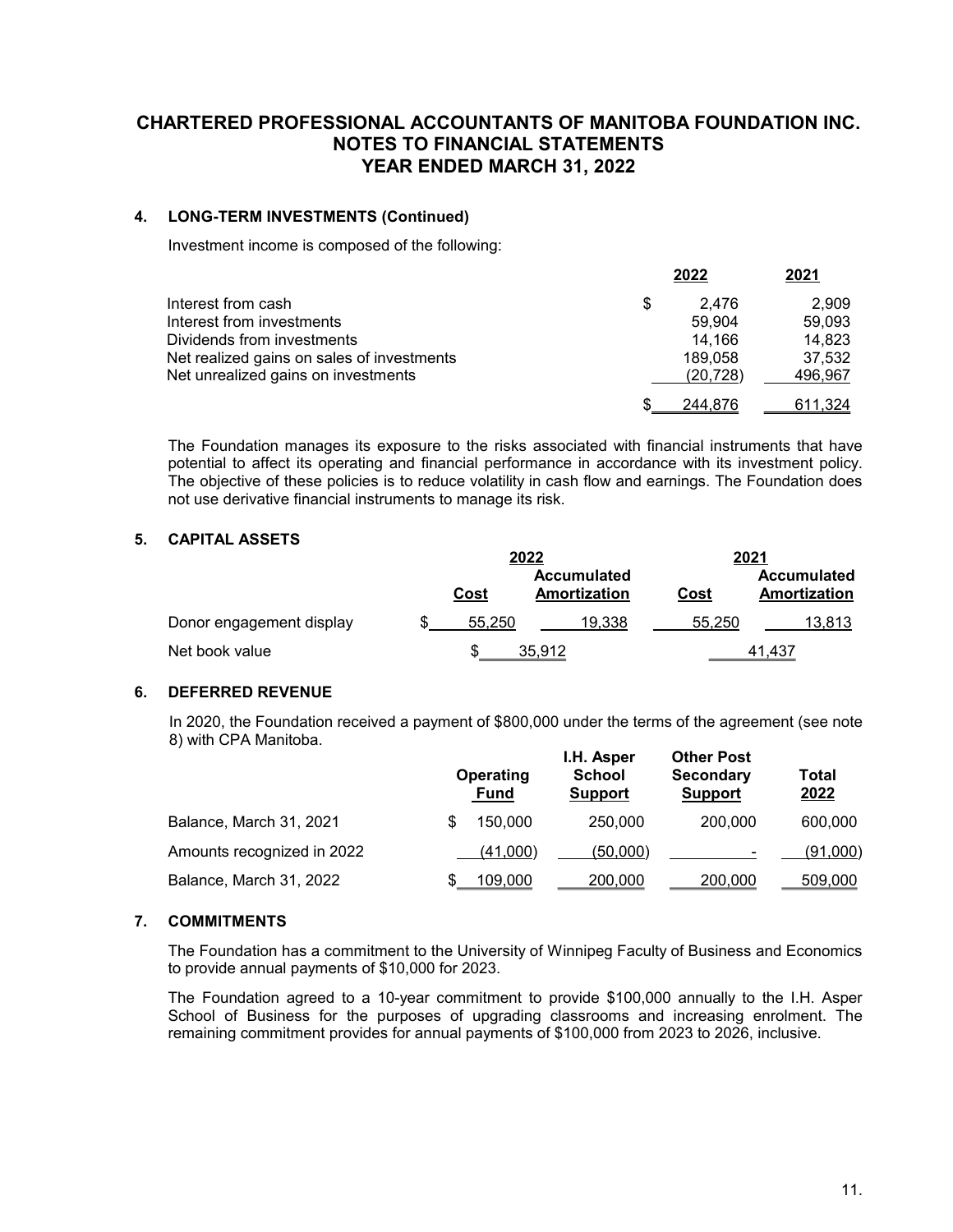#### **8. RELATED PARTY INFORMATION**

The Foundation is under significant influence of Chartered Professional Accountants of Manitoba (CPA Manitoba).

In 2020, the Foundation and CPA Manitoba entered into a new agreement to assist the Foundation in achieving its objectives. Under the terms of the agreement, CPA Manitoba provided funding in the amount of \$800,000 in 2020 (Note 6). As part of the new funding agreement, CPA Manitoba provided in-kind resources including office space and operating and staff support for various initiatives in 2022 in the amount of  $$141,000$  of which  $$102,700$  (2021 -  $$106,650$ ) is reported as administration expense and \$38,300 (2021 - \$34,350) is reported as direct program costs

During the year, CPA Manitoba collected \$50,854 (2021 - \$61,988) in contributions and event revenue on behalf of the CPA Foundation. CPA Manitoba also provided support totaling \$nil (2021 - \$22,720) for various initiatives.

At March 31, the following amounts were receivable from related parties:

|                       | 2022   | 2021   |
|-----------------------|--------|--------|
| Due from CPA Manitoba | 33.436 | 21.470 |

The amounts receivable from CPA Manitoba is non-interest bearing and has no specific terms of repayment.

#### **9. UNCERTAINTY DUE TO COVID-19**

The safety measures to combat COVID-19 (Coronavirus) and the government response continue to evolve and change quickly. It is management's opinion that the Foundation has adequately adapted to the impact of this pandemic and will continue to maintain operations for the foreseeable future. While management will continue to monitor and evaluate the implications of the pandemic, it is difficult to predict the extent and duration this pandemic could have on the future finances and operations of the Foundation.